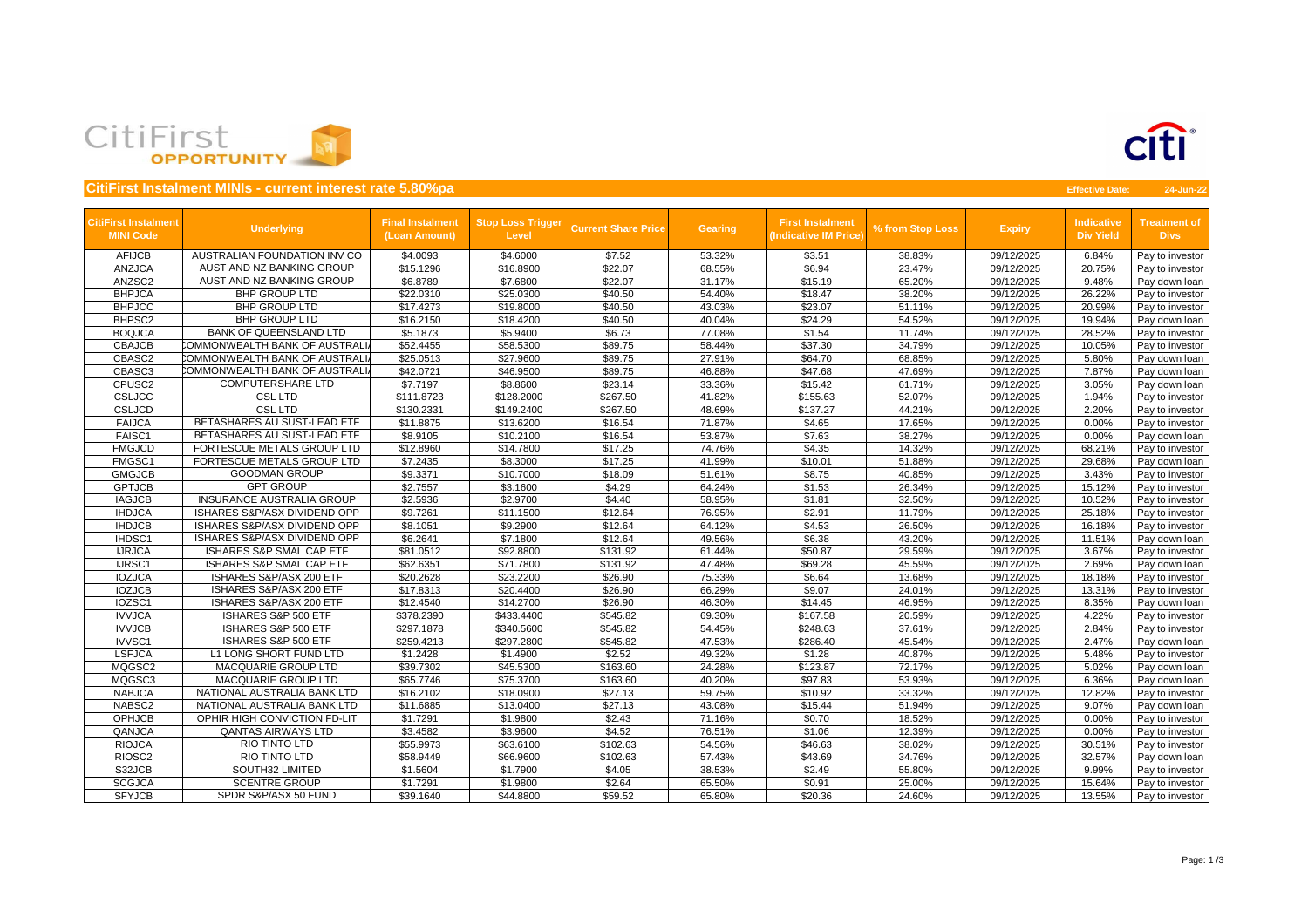

|                                                 | CitiFirst Instalment MINIs - current interest rate 5.80%pa |                                          |                                          |                            |                |                                                  |                  |               | <b>Effective Date:</b>                | 24-Jun-22                          |
|-------------------------------------------------|------------------------------------------------------------|------------------------------------------|------------------------------------------|----------------------------|----------------|--------------------------------------------------|------------------|---------------|---------------------------------------|------------------------------------|
| <b>CitiFirst Instalment</b><br><b>MINI Code</b> | <b>Underlying</b>                                          | <b>Final Instalment</b><br>(Loan Amount) | <b>Stop Loss Trigger</b><br><b>Level</b> | <b>Current Share Price</b> | <b>Gearing</b> | <b>First Instalment</b><br>(Indicative IM Price) | % from Stop Loss | <b>Expiry</b> | <b>Indicative</b><br><b>Div Yield</b> | <b>Treatment of</b><br><b>Divs</b> |
| <b>STOJCA</b>                                   | <b>SANTOS LTD</b>                                          | \$3.7824                                 | \$4.3400                                 | \$7.35                     | 51.46%         | \$3.57                                           | 40.95%           | 09/12/2025    | 5.46%                                 | Pay to investor                    |
| <b>SUNJCC</b>                                   | SUNCORP GROUP LTD                                          | \$5.2874                                 | \$6.0600                                 | \$10.81                    | 48.91%         | \$5.52                                           | 43.94%           | 09/12/2025    | 12.86%                                | Pay to investor                    |
| <b>TCLJCB</b>                                   | <b>TRANSURBAN GROUP</b>                                    | \$10.4307                                | \$11.9500                                | \$14.10                    | 73.98%         | \$3.67                                           | 15.25%           | 09/12/2025    | 9.95%                                 | Pay to investor                    |
| <b>TCLSC2</b>                                   | <b>TRANSURBAN GROUP</b>                                    | \$6.1713                                 | \$7.0800                                 | \$14.10                    | 43.77%         | \$7.93                                           | 49.79%           | 09/12/2025    | 4.60%                                 | Pay down loan                      |
| <b>TLSJCA</b>                                   | <b>TELSTRA CORP LTD</b>                                    | \$2.0776                                 | \$2.3600                                 | \$3.83                     | 54.25%         | \$1.75                                           | 38.38%           | 09/12/2025    | 9.13%                                 | Pay to investor                    |
| <b>VASJCA</b>                                   | VANGUARD AUST SHARES IDX ETF                               | \$62.1393                                | \$71.2100                                | \$83.00                    | 74.87%         | \$20.86                                          | 14.20%           | 09/12/2025    | 22.34%                                | Pay to investor                    |
| <b>VASJCB</b>                                   | VANGUARD AUST SHARES IDX ETF                               | \$51.3324                                | \$58.8300                                | \$83.00                    | 61.85%         | \$31.67                                          | 29.12%           | 09/12/2025    | 14.72%                                | Pay to investor                    |
| VASSC1                                          | VANGUARD AUST SHARES IDX ETF                               | \$39.8617                                | \$45.6800                                | \$83.00                    | 48.03%         | \$43.14                                          | 44.96%           | 09/12/2025    | 10.80%                                | Pay down loan                      |
| <b>VETJCA</b>                                   | VAN ETHICALLY CONS AU SH ETF                               | \$32.4205                                | \$37.1500                                | \$51.28                    | 63.22%         | \$18.86                                          | 27.55%           | 09/12/2025    | 0.00%                                 | Pay to investor                    |
| VETSC1                                          | VAN ETHICALLY CONS AU SH ETF                               | \$26.3975                                | \$30.2500                                | \$51.28                    | 51.48%         | \$24.88                                          | 41.01%           | 09/12/2025    | 0.00%                                 | Pay down loan                      |
| <b>VEUJCA</b>                                   | VANGUARD FTSE ALLW EX-US-CDI                               | \$54.0341                                | \$61.9200                                | \$71.77                    | 75.29%         | \$17.74                                          | 13.72%           | 09/12/2025    | 15.06%                                | Pay to investor                    |
| <b>VEUJCB</b>                                   | VANGUARD FTSE ALLW EX-US-CDI                               | \$43.2273                                | \$49.5400                                | \$71.77                    | 60.23%         | \$28.54                                          | 30.97%           | 09/12/2025    | 9.35%                                 | Pay to investor                    |
| VEUSC1                                          | VANGUARD FTSE ALLW EX-US-CDI                               | \$38.6166                                | \$44.3400                                | \$71.77                    | 53.81%         | \$33.15                                          | 38.22%           | 09/12/2025    | 8.05%                                 | Pay down loan                      |
| <b>VGEJCA</b>                                   | VANGUARD FTSE EMERG MKTS ETF                               | \$48.6307                                | \$55.7300                                | \$66.52                    | 73.11%         | \$17.89                                          | 16.22%           | 09/12/2025    | 0.00%                                 | Pay to investor                    |
| VGESC1                                          | VANGUARD FTSE EMERG MKTS ETF                               | \$37.8241                                | \$43.3400                                | \$66.52                    | 56.86%         | \$28.70                                          | 34.85%           | 09/12/2025    | 0.00%                                 | Pay down loan                      |
| <b>VTSJCA</b>                                   | VANGUARD TOTL ST MKT ETF-CDI                               | \$194.5229                               | \$222.9100                               | \$272.26                   | 71.45%         | \$77.74                                          | 18.13%           | 09/12/2025    | 5.17%                                 | Pay to investor                    |
| <b>VTSJCB</b>                                   | VANGUARD TOTL ST MKT ETF-CDI                               | \$167.5059                               | \$191.9500                               | \$272.26                   | 61.52%         | \$104.75                                         | 29.50%           | 09/12/2025    | 3.84%                                 | Pay to investor                    |
| VTSSC1                                          | VANGUARD TOTL ST MKT ETF-CDI                               | \$135.4189                               | \$155.2900                               | \$272.26                   | 49.74%         | \$136.84                                         | 42.96%           | 09/12/2025    | 2.94%                                 | Pay down loan                      |
| <b>VUKJCA</b>                                   | <b>VIRGIN MONEY UK PLC - CDI</b>                           | \$1.2968                                 | \$1.4900                                 | \$2.27                     | 57.13%         | \$0.97                                           | 34.36%           | 09/12/2025    | 6.48%                                 | Pay to investor                    |
| <b>WBCJCA</b>                                   | <b>WESTPAC BANKING CORP</b>                                | \$14.0489                                | \$15.6800                                | \$19.62                    | 71.60%         | \$5.57                                           | 20.08%           | 09/12/2025    | 21.72%                                | Pay to investor                    |
| WBCSC2                                          | <b>WESTPAC BANKING CORP</b>                                | \$10.6889                                | \$11.9300                                | \$19.62                    | 54.48%         | \$8.93                                           | 39.19%           | 09/12/2025    | 13.55%                                | Pay down loan                      |
| <b>WDSJCA</b>                                   | WOODSIDE ENERGY GROUP LTD                                  | \$16.2102                                | \$18.5800                                | \$31.14                    | 52.06%         | \$14.93                                          | 40.33%           | 09/12/2025    | 12.60%                                | Pay to investor                    |
| WESJCC                                          | <b>WESFARMERS LTD</b>                                      | \$22.0585                                | \$25.2800                                | \$43.03                    | 51.26%         | \$20.97                                          | 41.25%           | 09/12/2025    | 17.64%                                | Pay to investor                    |
| WESSC2                                          | <b>WESFARMERS LTD</b>                                      | \$22.7039                                | \$26.0200                                | \$43.03                    | 52.76%         | \$20.33                                          | 39.53%           | 09/12/2025    | 18.20%                                | Pay down loan                      |
| WOWJCC                                          | <b>WOOLWORTHS LTD</b>                                      | \$17.6800                                | \$19.9100                                | \$35.01                    | 50.50%         | \$17.33                                          | 43.13%           | 09/12/2025    | 5.42%                                 | Pay to investor                    |
| WOWJCD                                          | <b>WOOLWORTHS LTD</b>                                      | \$24.2195                                | \$27.2700                                | \$35.01                    | 69.18%         | \$10.79                                          | 22.11%           | 09/12/2025    | 8.71%                                 | Pay to investor                    |
| WOWSC2                                          | <b>WOOLWORTHS LTD</b>                                      | \$4.7117                                 | \$5.3000                                 | \$35.01                    | 13.46%         | \$30.30                                          | 84.86%           | 09/12/2025    | 3.10%                                 | Pay down loan                      |
| WOWSC3                                          | <b>WOOLWORTHS LTD</b>                                      | \$13.2383                                | \$14.9100                                | \$35.01                    | 37.81%         | \$21.77                                          | 57.41%           | 09/12/2025    | 4.32%                                 | Pay down loan                      |

The information is made available by Citigroup Global Markets Australia Pty Limited ("Citigroup Global Markets") ABN 64 003 114 832 and AFSL 240992, Participant of the ASX Group and Cboe Australia. This information does no the investment objectives or financial situation of any particular person. Investors should be aware that there are risks of investing and that prices both rise and fall. Investors should read the Product Disclosure Docume all of the risks of investing in CitiFirst MINIs. Investors should also seek their own independent financial advice based on their own circumstances before making a decision.

The terms set forth herein are intended for discussion purposes only and subject to the final expression of the terms of transaction as set forth in a definitive agreement and/or confirmation. Any prices provided herein (o those that are identified as being historical) are indicative only and do not represent firm quotes as to either price or size. All opinions and estimates included in this document constitute our judgment as of this date a

This material does not purport to identify the nature of the specific market or other risks associated with a particular transaction. Before entering into a derivative transaction, you should ensure that you fully understa of the transaction, relevant risk factors, the nature and extent of your risk of loss and the nature of the contractual relationship into which you are entering. You should also carefully evaluate whether the transaction i for you in light of your experience, objectives, financial resources, and other relevant circumstances and whether you have the operational resources in place to monitor the associated risks and contractual obligations ove

The ultimate decision to proceed with any investments is solely with you. We are not acting as your advisor or agent. Therefore prior to entering into the investment decision you should determine, without reliance upon us or our affiliates, the economic risks and merits, as well as the legal, tax and accounting characterizations and consequences of the transaction, and independently determine that you are able to assume these risks.